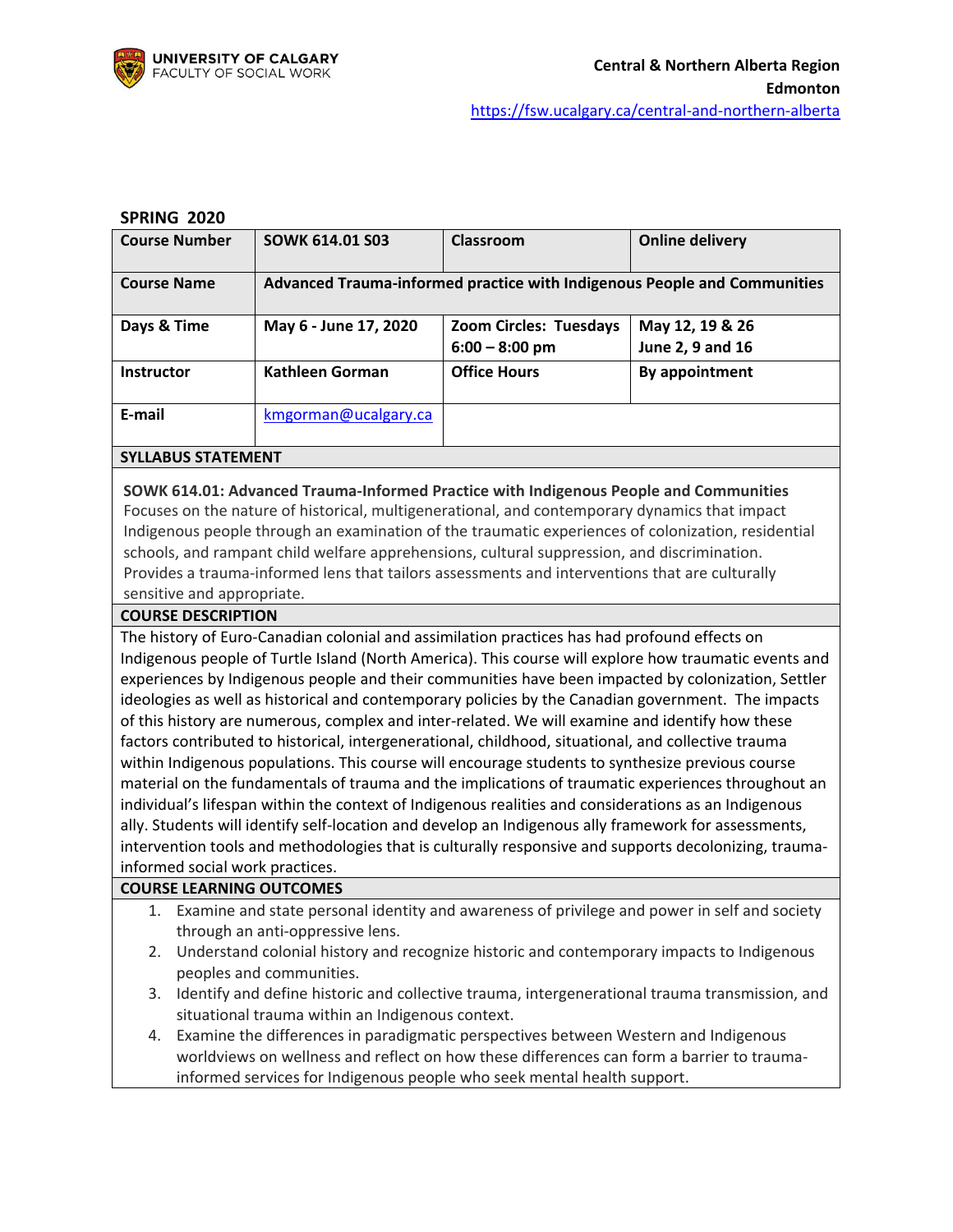- 5. Demonstrate synthesizing of prior course learning that supports cultural safety and decolonizing trauma work in assessment, intervention and therapy approaches.
- 6. Understand and develop an Indigenous ally framework for assessments, intervention tools and methodologies for trauma-informed clinical practice that aligns with Indigenous worldviews.
- **7.** Demonstrate ways to decolonize social work skills for clinical practice at individual, family, group, organization, community and population levels when working with Indigenous populations.

### **LEARNING RESOURCES**

## **REQUIRED TEXTBOOKS AND/OR READINGS**

- Linklater, R. (2014). *Decolonizing trauma work: Indigenous stories and strategies.* Halifax & Winnipeg: Fernwood Publishing.
- Baskin, C. (2016). *Strong helpers' teachings: The value of Indigenous knowledges in the helping professions*. Canadian Scholars' Press. **Chapters 10 and 17** (will be posted on D2L)
- Borell, B., Moewaka Barnes, H., & McCreanor, T. (2018). Conceptualising historical privilege: the flip side of historical trauma, a brief examination. *AlterNative: An International Journal of Indigenous Peoples*, *14*(1), 25-34.
- Duran, E., & Firehammer, J. (2016). Injury Where Blood Does Not Flow. In *Indigenous Cultures and Mental Health Counselling* (pp. 137-154). Routledge.
- Elliott, A. (2019). *A Mind Spread Out on the Ground.* Doubleday Canada. P. 8-15 (will be posted on D2L)
- Fortier, C., & Hon-Sing Wong, E. (2019). The settler colonialism of social work and the social work of settler colonialism. *Settler Colonial Studies*, *9*(4), 437-456.
- Gone, J.P. (2013). Redressing First Nations historical trauma: Theorizing mechanisms for Indigenous culture as mental health treatment. *Transcultural Psychiatry*, *50*(5), 683-706.
- Lavallee, L. F., & Poole, J. M. (2010). Beyond recovery: Colonization, health and healing for Indigenous people in Canada. *International Journal of Mental Health and Addiction*, *8*(2), 271-281.
- McGuire–Kishebakabaykwe, P. D. (2010). Exploring resilience and Indigenous ways of knowing. *Pimatisiwin: A Journal of Aboriginal and Indigenous Community Health*, *8*, 117.
- Sinclair, J. M. (2016). TOWARDS A NEW RELATIONSHIP. [https://www.bcasw.org/wp-content/uploads/2011/06/Reconciliation-Toolkit-Final\\_May-](https://www.bcasw.org/wp-content/uploads/2011/06/Reconciliation-Toolkit-Final_May-11.pdf)[11.pdf](https://www.bcasw.org/wp-content/uploads/2011/06/Reconciliation-Toolkit-Final_May-11.pdf)

### **LEARNING TECHNOLOGIES AND REQUIREMENTS**

A D2L site is set up for this course which contains required readings and other relevant class resources and materials. A laptop, desktop or mobile device with Internet access and speaker/sound is required for D2L and Zoom access.

### **RELATIONSHIP TO OTHER COURSES**

This course is one of component in a four-course Advanced Trauma-Informed Practice specialization. In this course we examine the comprehensive framework of historic trauma and the intergenerational transmission of trauma into contemporary Indigenous contex.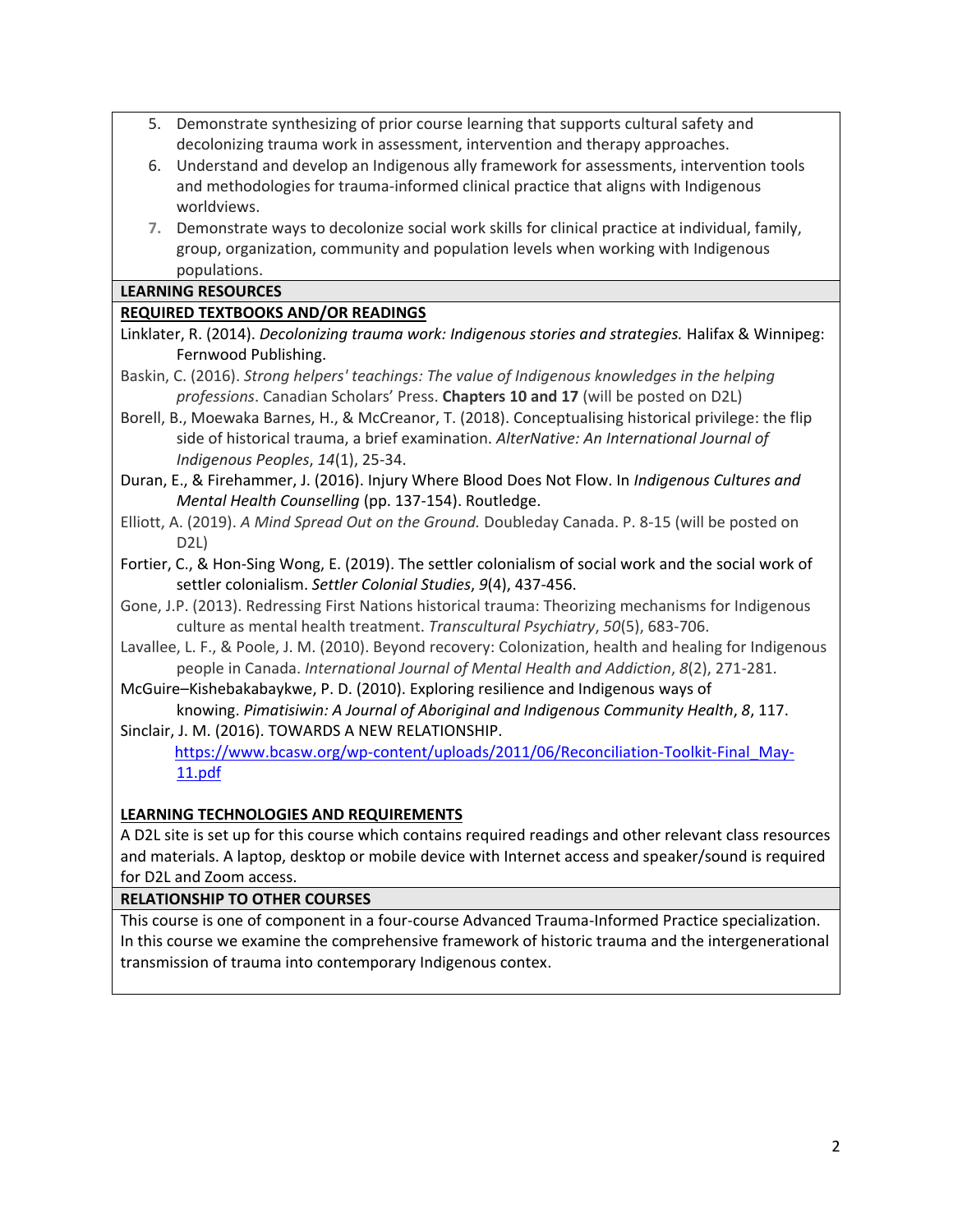|                                                               |           |                                                                                | <b>Readings/Assignments Due</b>                                                                                                                                                                                                            |
|---------------------------------------------------------------|-----------|--------------------------------------------------------------------------------|--------------------------------------------------------------------------------------------------------------------------------------------------------------------------------------------------------------------------------------------|
| Week 1                                                        | $\bullet$ | Opening,                                                                       | Text:                                                                                                                                                                                                                                      |
| May 11-15                                                     |           | Introductions                                                                  | Linklater, R. (2014). Decolonizing trauma work: Indigenous                                                                                                                                                                                 |
|                                                               |           | and layout of                                                                  | stories and strategies. Fernwood Publishing.                                                                                                                                                                                               |
|                                                               |           | the course                                                                     | Prologue and Chapter 1 (pp. $9 - 46$ )                                                                                                                                                                                                     |
| <b>Initial Zoom</b><br>Circle:<br><b>May 12</b><br>$6 - 8$ pm | $\bullet$ | Understand<br>colonial<br>history and<br>recognize<br>impacts to<br>Indigenous | Sinclair, J. M. (2016). TOWARDS A NEW RELATIONSHIP.<br>https://www.bcasw.org/wp-<br>content/uploads/2011/06/Reconciliation-Toolkit-<br>Final_May-11.pdf Section 1<br>Articles:                                                             |
|                                                               |           | peoples and<br>communities                                                     | Borell, B., Moewaka Barnes, H., & McCreanor, T. (2018).<br>Conceptualising historical privilege: the flip side of historical<br>trauma, a brief examination. AlterNative: An International<br>Journal of Indigenous Peoples, 14(1), 25-34. |
| <b>Talking Circle</b>                                         |           |                                                                                | Video Webinar: Makokis, P. & Greenwood, M. (April 24, 2017)                                                                                                                                                                                |
| Postings due                                                  |           |                                                                                | https://www.nccih.ca/495/Webinar What s new is really ol                                                                                                                                                                                   |
| May 15 at                                                     |           |                                                                                | Trauma informed health practices through an understan<br>d                                                                                                                                                                                 |
| 11:59 pm                                                      |           |                                                                                | ding of historic trauma.nccih?id=205                                                                                                                                                                                                       |
|                                                               |           |                                                                                |                                                                                                                                                                                                                                            |
| Week 2                                                        |           |                                                                                | Talking Circle Questions will be posted on D2L                                                                                                                                                                                             |
| May $18 - 22$                                                 | $\bullet$ | Practicing<br>Decolonizing                                                     | Text:<br>Linklater, R. (2014). Decolonizing trauma work: Indigenous                                                                                                                                                                        |
|                                                               |           | Trauma Work                                                                    | stories and strategies. Fernwood Publishing.<br><b>Chapter 2 (pp. 51-72)</b>                                                                                                                                                               |
| Live Zoom                                                     | $\bullet$ | <b>Guest Speaker</b>                                                           | Articles:                                                                                                                                                                                                                                  |
| Circle (will not                                              |           | Darlene Auger                                                                  |                                                                                                                                                                                                                                            |
| be recorded):                                                 |           |                                                                                | Baskin, C. (2016). Strong helpers' teachings: The value of                                                                                                                                                                                 |
| May 19                                                        |           |                                                                                | Indigenous knowledges in the helping professions. Canadian                                                                                                                                                                                 |
| $6 - 8$ pm                                                    |           |                                                                                | Scholars' Press.                                                                                                                                                                                                                           |
|                                                               |           |                                                                                | Chapter 10 (pp. 191-209) Mental Health as Connected to<br>the Whole                                                                                                                                                                        |
| <b>Talking Circle</b>                                         |           |                                                                                |                                                                                                                                                                                                                                            |
| Postings due                                                  |           |                                                                                | Fortier, C., & Hon-Sing Wong, E. (2019). The settler colonialism                                                                                                                                                                           |
| May 22 at                                                     |           |                                                                                | of social work and the social work of settler                                                                                                                                                                                              |
| 11:59 pm                                                      |           |                                                                                | colonialism. Settler Colonial Studies, 9(4), 437-456.                                                                                                                                                                                      |
|                                                               |           |                                                                                |                                                                                                                                                                                                                                            |
|                                                               |           |                                                                                | Video:                                                                                                                                                                                                                                     |
|                                                               |           |                                                                                | Mossbag and Swing Teaching, Darlene Auger<br>https://youtu.be/kEn pyJYi0g                                                                                                                                                                  |
|                                                               |           |                                                                                |                                                                                                                                                                                                                                            |
|                                                               |           |                                                                                | Talking Circle Questions will be posted on D2L                                                                                                                                                                                             |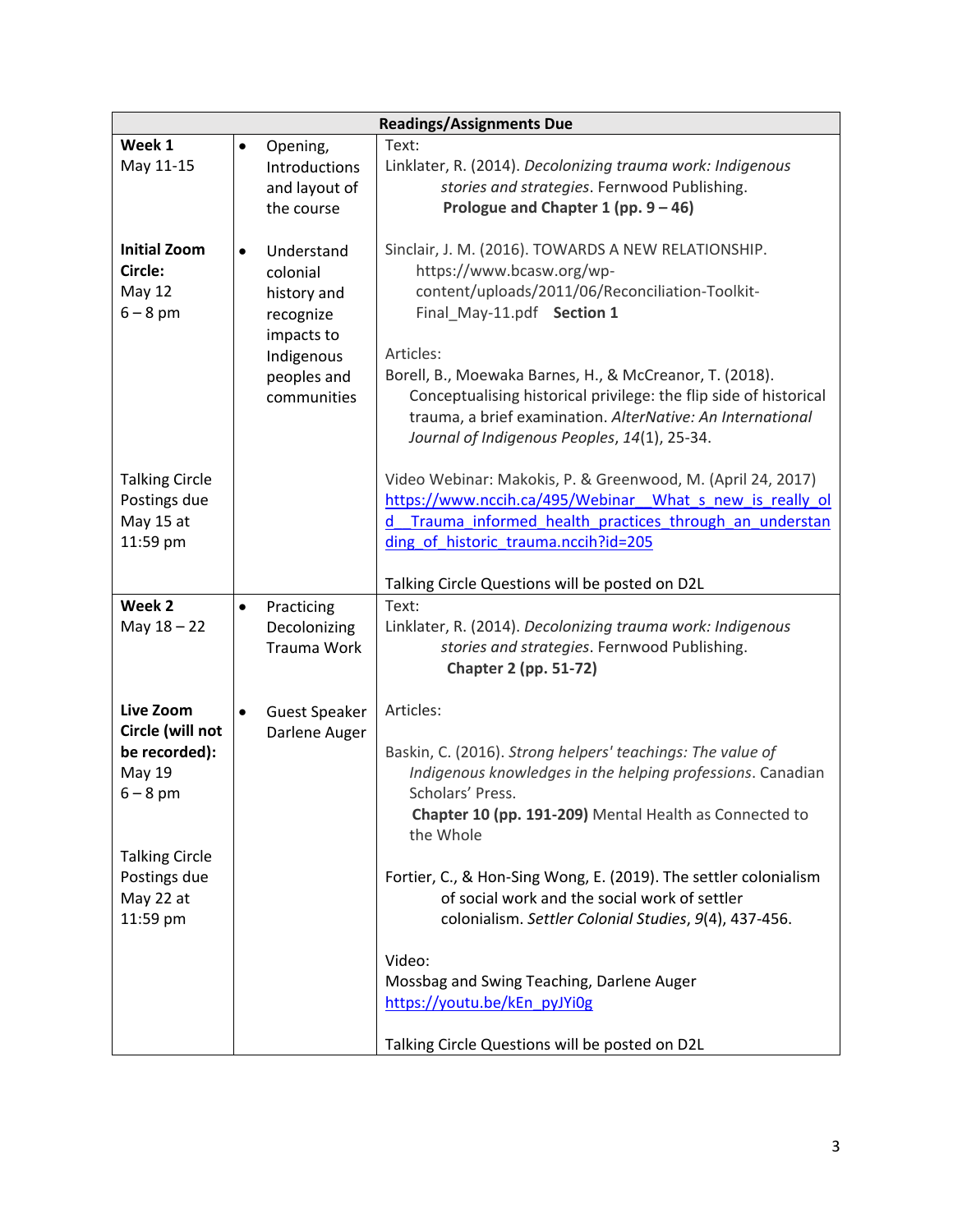| Week 3<br>May 25-29                                                           | $\bullet$ | Indigenous<br>Perspectives<br>on Wellness<br>and Wholistic<br>Healing | Text:<br>Linklater, R. (2014). Decolonizing trauma work: Indigenous<br>stories and strategies. Fernwood Publishing.<br>Chapter 3 (pp. 74 – 99)<br>Articles:<br>Duran, E., & Firehammer, J. (2016). Injury Where Blood Does<br>Not Flow. In Indigenous Cultures and Mental Health<br>Counselling (pp. 137-154). Routledge.                                                                                                                                                                |
|-------------------------------------------------------------------------------|-----------|-----------------------------------------------------------------------|------------------------------------------------------------------------------------------------------------------------------------------------------------------------------------------------------------------------------------------------------------------------------------------------------------------------------------------------------------------------------------------------------------------------------------------------------------------------------------------|
| Live Zoom<br>Circle (will not<br>be recorded):<br><b>May 26</b><br>$6 - 8$ pm | $\bullet$ | <b>Guest Speaker</b><br>Wanda<br>Gabriel                              | McGuire-Kishebakabaykwe, P. D. (2010). Exploring resilience<br>and Indigenous ways of knowing. Pimatisiwin: A Journal<br>of Aboriginal and Indigenous Community Health, 8, 117.                                                                                                                                                                                                                                                                                                          |
| <b>Talking Circle</b><br>Postings due<br>May 29 at<br>11:59 pm                |           |                                                                       | Video Webinar:<br>Yellow Bird, M. (2014) Decolonizing the Mind. Vimeo<br>https://vimeo.com/86995336<br>Talking Circle Questions will be posted on D2L                                                                                                                                                                                                                                                                                                                                    |
| Week 4<br>June 1-5                                                            | $\bullet$ | Psychiatry and<br>Indigenous<br>Peoples                               | Text:<br>Linklater, R. (2014). Decolonizing trauma work: Indigenous<br>stories and strategies. Fernwood Publishing.<br>Chapter 4 (pp. 101 - 131)                                                                                                                                                                                                                                                                                                                                         |
| <b>Zoom Circle:</b><br>June 2<br>$6 - 8$ pm                                   | $\bullet$ | Carrie LaVallie<br>Pre-recorded<br>guest speaker                      | Articles:<br>Elliott, A. (2019). A Mind Spread Out on the Ground. Doubleday<br>Canada. P. 8-15 (will be posted on D2L)                                                                                                                                                                                                                                                                                                                                                                   |
| <b>Talking Circle</b><br>Postings due<br>June 5 at<br>11:59 pm                |           |                                                                       | Gone, J.P. (2013). Redressing First Nations historical trauma:<br>Theorizing mechanisms for Indigenous culture as mental<br>health treatment. Transcultural Psychiatry, 50(5), 683-706.<br><b>Suggested Reading:</b><br>Moon-Riley, K. C., Copeland, J. L., Metz, G. A., & Currie, C. L.<br>(2019). The biological impacts of Indigenous residential<br>school attendance on the next generation. SSM-population<br>health, 7, 100343.<br>Talking Circle Questions will be posted on D2L |
| Week 5<br>June 8-12                                                           | $\bullet$ | Indigenous<br>Strategies for<br>Helping and<br>Healing                | Text:<br>Linklater, R. (2014). Decolonizing trauma work: Indigenous<br>stories and strategies. Fernwood Publishing.<br>Chapter 5 (pp. 132-157)<br>Articles:                                                                                                                                                                                                                                                                                                                              |
|                                                                               |           |                                                                       |                                                                                                                                                                                                                                                                                                                                                                                                                                                                                          |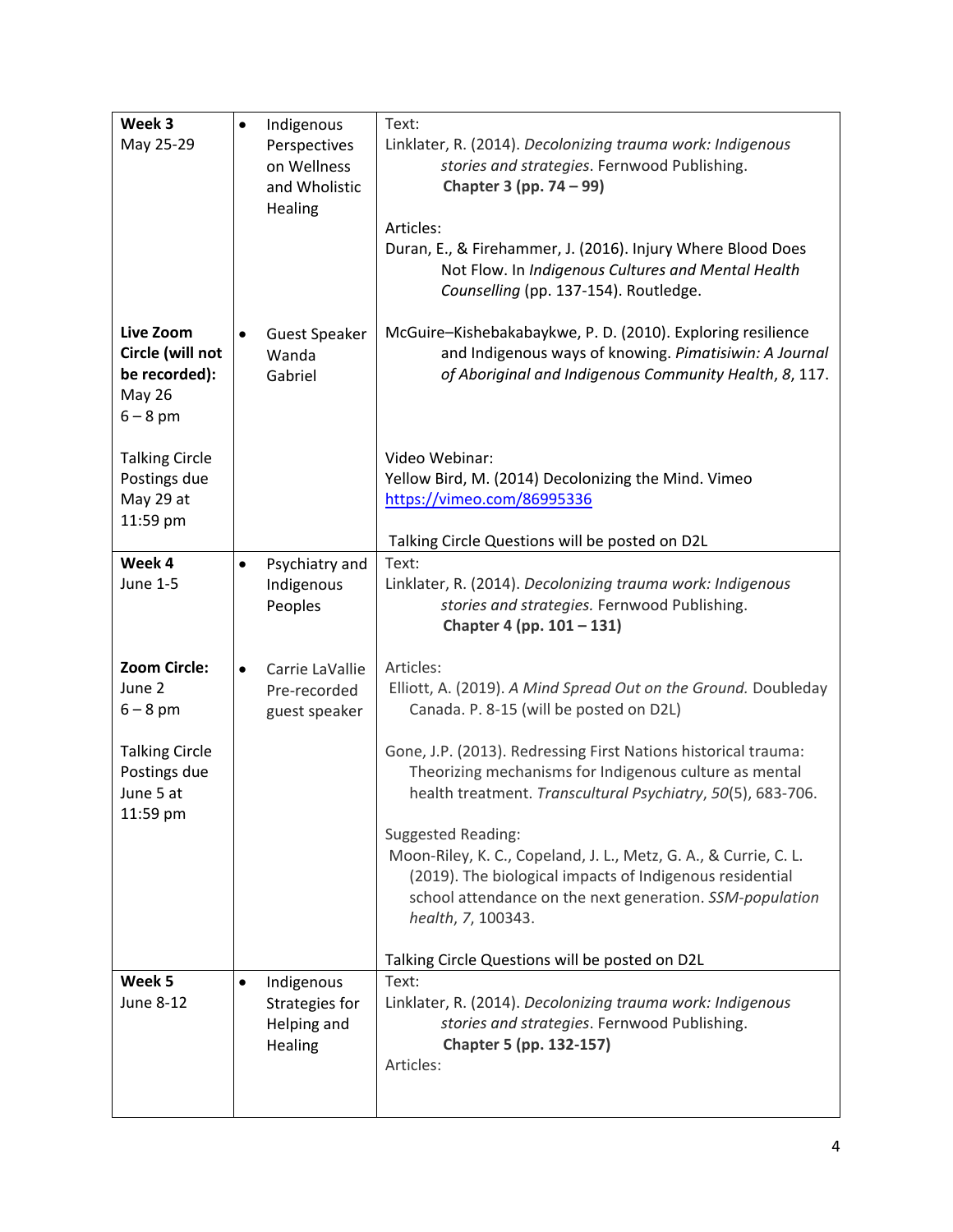| <b>Zoom Circle:</b><br>June 9<br>$6 - 8$ pm         |           |                       | Baskin, C. (2016). Strong helpers' teachings: The value of<br>Indigenous knowledges in the helping professions. Canadian<br>Scholars' Press.<br>Chapter 17 (pp. 373-391) So You Wanna be an Ally? (will be<br>posted on D2L) |
|-----------------------------------------------------|-----------|-----------------------|------------------------------------------------------------------------------------------------------------------------------------------------------------------------------------------------------------------------------|
| <b>Talking Circle</b><br>Postings due<br>June 12 at |           |                       | Lavallee, L. F., & Poole, J. M. (2010). Beyond recovery:<br>Colonization, health and healing for Indigenous people in<br>Canada. International Journal of Mental Health and<br>Addiction, 8(2), 271-281.                     |
| 11:59 pm                                            |           |                       | <b>Suggested Reading:</b><br>Brigden, K. (2018). Becoming an ally: Intersections of<br>indigenous worldviews and clinical social work practices                                                                              |
|                                                     |           |                       | within Carrier Sekani Family Services.<br>doi:10.24124/2018/58828                                                                                                                                                            |
|                                                     |           |                       | Talking Circle Questions will be posted on D2L                                                                                                                                                                               |
| Week 6                                              | $\bullet$ | $\Lambda$             | Text:                                                                                                                                                                                                                        |
| June 15-19                                          |           | Decolonizing          | Linklater, R. (2014). Decolonizing trauma work: Indigenous                                                                                                                                                                   |
|                                                     |           | Journey               | stories and strategies. Fernwood Publishing.                                                                                                                                                                                 |
|                                                     |           |                       | Chapter 6 (pp. 158-162)                                                                                                                                                                                                      |
| <b>Zoom Circle:</b>                                 |           |                       |                                                                                                                                                                                                                              |
| June 16                                             | $\bullet$ | <b>Closing Circle</b> | Sinclair, J. M. (2016). TOWARDS A NEW RELATIONSHIP.                                                                                                                                                                          |
| $6 - 8$ pm                                          |           |                       | https://www.bcasw.org/wp-                                                                                                                                                                                                    |
|                                                     |           |                       | content/uploads/2011/06/Reconciliation-Toolkit-Final May-                                                                                                                                                                    |
| No Talking                                          |           |                       | 11.pdf Sections 2 and 3                                                                                                                                                                                                      |
| <b>Circle Postings</b>                              |           |                       |                                                                                                                                                                                                                              |
| this week.                                          |           |                       |                                                                                                                                                                                                                              |
|                                                     |           |                       |                                                                                                                                                                                                                              |

### **ADDITIONAL CLASSROOM CONDUCT AND RELATED INFORMATION**

### **Assumptions underlying Course**

- 1. Each of us has different motivations for and interests in learning about the course material. Similarly, each of us will have unique reactions to the topics and materials we examine. As students and participants in our virtual classroom, it is our collective responsibility to create an environment in which our diverse experiences, perspectives, and response can be presented safely and addressed in a respectful manner.
- 2. Students feel that they have a voice and that when they speak people listen with open minds and hearts.
- 3. Everyone is changed in some way by the process (students and faculty) with reference to a deepened understanding of their own social and personal location regarding multiple dimensions of culture and practice.
- 4. Every student in the class is a potential teacher and learner.
- **5.** Students own their own biases, rather than attribute a negative characteristic to a social group or to a member of that group. The virtual classroom should be free from prejudice and discrimination.

### **USE OF INTERNET AND ELECTRONIC COMMUNICATION DEVICES IN CLASS**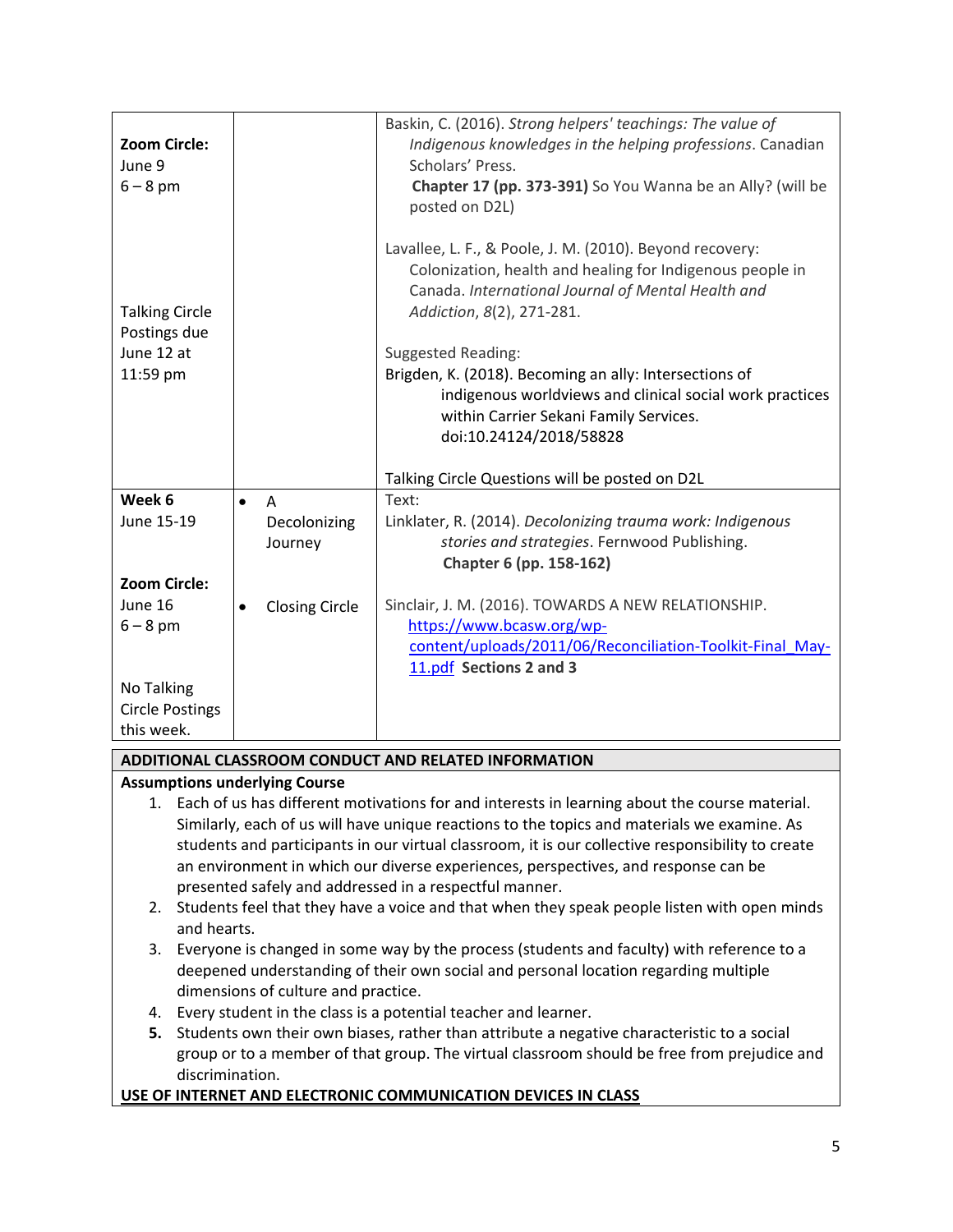The use of laptop and mobile devices is acceptable when used in a manner appropriate to the course and classroom activities. Students are to refrain from accessing websites that may be distracting for other learners (e.g., personal emails, Facebook, YouTube) during class time.

## **GUIDELINES FOR ZOOM SESSIONS IN ONLINE CLASSES**

Students are expected to participate actively in all Zoom sessions. If you are unable to attend a Zoom session, please contact your instructor to arrange an alternative activity for the missed session (e.g., to review a recorded session). Please be prepared, as best as you are able, to join class in a quiet space that will allow you to be fully present and engaged in Zoom sessions. Students will be advised by their instructor when they are expected, if they are able, to turn on their webcam (for group work, presentations, etc.). All students are expected to behave in a professional manner during the session.

The instructor may record online Zoom class sessions for the purposes of supporting student learning in this class – such as making the recording available for review of the session or for students who miss a session. Students will be advised before the instructor initiates a recording of a Zoom session. These recordings will be used to support student learning only and will not be shared or used for any other purpose.

## **Media recording for assessment of student learning**

The instructor may use media recordings as part of the assessment of students. This may include but is not limited to classroom discussions, presentations, clinical practice, or skills testing that occur during the course. These recordings will be used for student assessment purposes only and will not be shared or used for any other purpose.

| Assessment<br>Method                                                                                           | Assessment Description & Criteria                                                                                                                                                                                                                                                                                                                                                                                                                                                                                                                                                                                                                                 | Due Date                                  | Weight | Aligned<br>Course<br>Learning<br>Outcome |
|----------------------------------------------------------------------------------------------------------------|-------------------------------------------------------------------------------------------------------------------------------------------------------------------------------------------------------------------------------------------------------------------------------------------------------------------------------------------------------------------------------------------------------------------------------------------------------------------------------------------------------------------------------------------------------------------------------------------------------------------------------------------------------------------|-------------------------------------------|--------|------------------------------------------|
| <b>Assignment 1:</b><br><b>Talking Circle</b><br><b>Question of the</b><br>week<br>discussion<br>board posting | Students are expected to participate in<br>weekly videoconferencing sessions via<br>Zoom and to engage in the Talking<br>Circles on the D2L discussion board.<br>Students will respond to 3 out of the 5<br>weekly questions and while encouraged<br>to reply to peers' posts, this is not<br>required. Posts must be brief (Max. 250<br>words), meaningful, reflect personal<br>learnings, course materials, and/or<br>Indigenous Teachings and ways of<br>knowing, identify implications for<br>decolonizing, trauma-informed clinical<br>practice in consideration of Indigenous<br>content covered, and personal<br>significance to topic. Details and rubric | Due Friday of<br>each week by<br>11:59 pm | 25 %   | $1 - 7$                                  |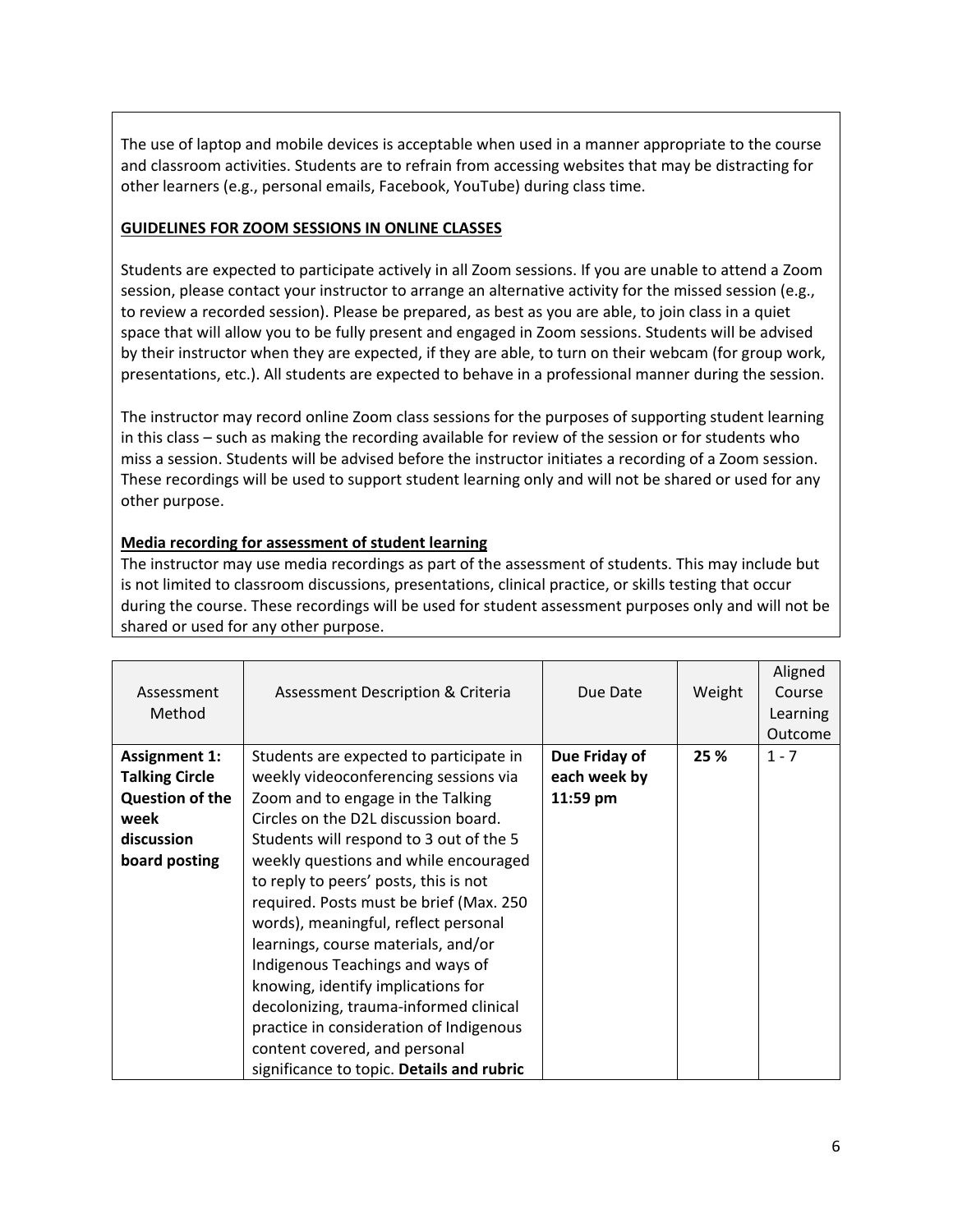|                                           | will be posted online when discussion                                                  |                          |                |            |
|-------------------------------------------|----------------------------------------------------------------------------------------|--------------------------|----------------|------------|
|                                           | boards open.                                                                           |                          |                |            |
|                                           |                                                                                        |                          |                |            |
| <b>Assignment 2-</b>                      | The 7 Grandfather Teachings are                                                        | Due June 2 @             | 35%            | 1,4,5,6,7  |
| How to be a                               | Love, Respect, Courage, Honesty,                                                       | 11:59 pm                 |                |            |
| "decolonizing                             | Wisdom, Humility, and Truth. Each                                                      |                          |                |            |
| trauma" clinical<br>social worker         | teaching honours one of the basic                                                      |                          |                |            |
|                                           | virtues intrinsic to a full and healthy life.<br>Having conversation around what these |                          |                |            |
|                                           | teachings look like for Indigenous                                                     |                          |                |            |
|                                           | Peoples helps towards understanding                                                    |                          |                |            |
|                                           | certain ways-of-being that aren't                                                      |                          |                |            |
|                                           | necessarily the same in mainstream                                                     |                          |                |            |
|                                           | society.                                                                               |                          |                |            |
|                                           |                                                                                        |                          |                |            |
|                                           | Many Indigenous Nations follow these 7<br>Sacred Teachings and you can find            |                          |                |            |
|                                           | reliable sources on-line, or perhaps you                                               |                          |                |            |
|                                           | have a relationship with an Elder or                                                   |                          |                |            |
|                                           | Knowledge Keeper who has given you                                                     |                          |                |            |
|                                           | these teachings already. Reflect on each                                               |                          |                |            |
|                                           | of the 7 teachings, how might you                                                      |                          |                |            |
|                                           | embed them into your clinical social                                                   |                          |                |            |
|                                           | work journey to decolonize trauma?                                                     |                          |                |            |
|                                           | Write a short story that incorporates                                                  |                          |                |            |
|                                           | each of the teachings as steppingstones<br>on the path to be a "decolonizing           |                          |                |            |
|                                           | trauma" clinical social worker in our                                                  |                          |                |            |
|                                           | services and mainstream society today.                                                 |                          |                |            |
|                                           |                                                                                        |                          |                |            |
|                                           | This is meant to be a free expression                                                  |                          |                |            |
|                                           | writing assignment however if you                                                      |                          |                |            |
|                                           | weave sources into your story, they<br>need to be cited appropriately. Details         |                          |                |            |
|                                           | and rubric will be posted on D2L.                                                      |                          |                |            |
|                                           |                                                                                        |                          |                |            |
|                                           | LENGTH: Maximum 4 pages, excluding                                                     |                          |                |            |
|                                           | title page, references, double spaced,                                                 |                          |                |            |
|                                           | APA 7 <sup>th</sup> Ed. formatting is required.                                        |                          |                |            |
| <b>Assignment 3</b><br><b>Western and</b> | The purpose of this assignment is to<br>provide students the opportunity to            | Due June 18<br>@11:59 pm | 40%<br>Part A: | 4, 5, 6, 7 |
| Indigenous                                | apply a trauma informed lens to a past                                                 |                          | 15%            |            |
| approaches to                             | or perceived practice scenario in order                                                |                          | Part B:        |            |
| trauma-                                   | to demonstrate and deepen the                                                          |                          | 25%            |            |
| informed                                  | integration of theory and practice.                                                    |                          |                |            |
| clinical social                           | Drawing on experiences in class and                                                    |                          |                |            |
|                                           | engagement with course materials:                                                      |                          |                |            |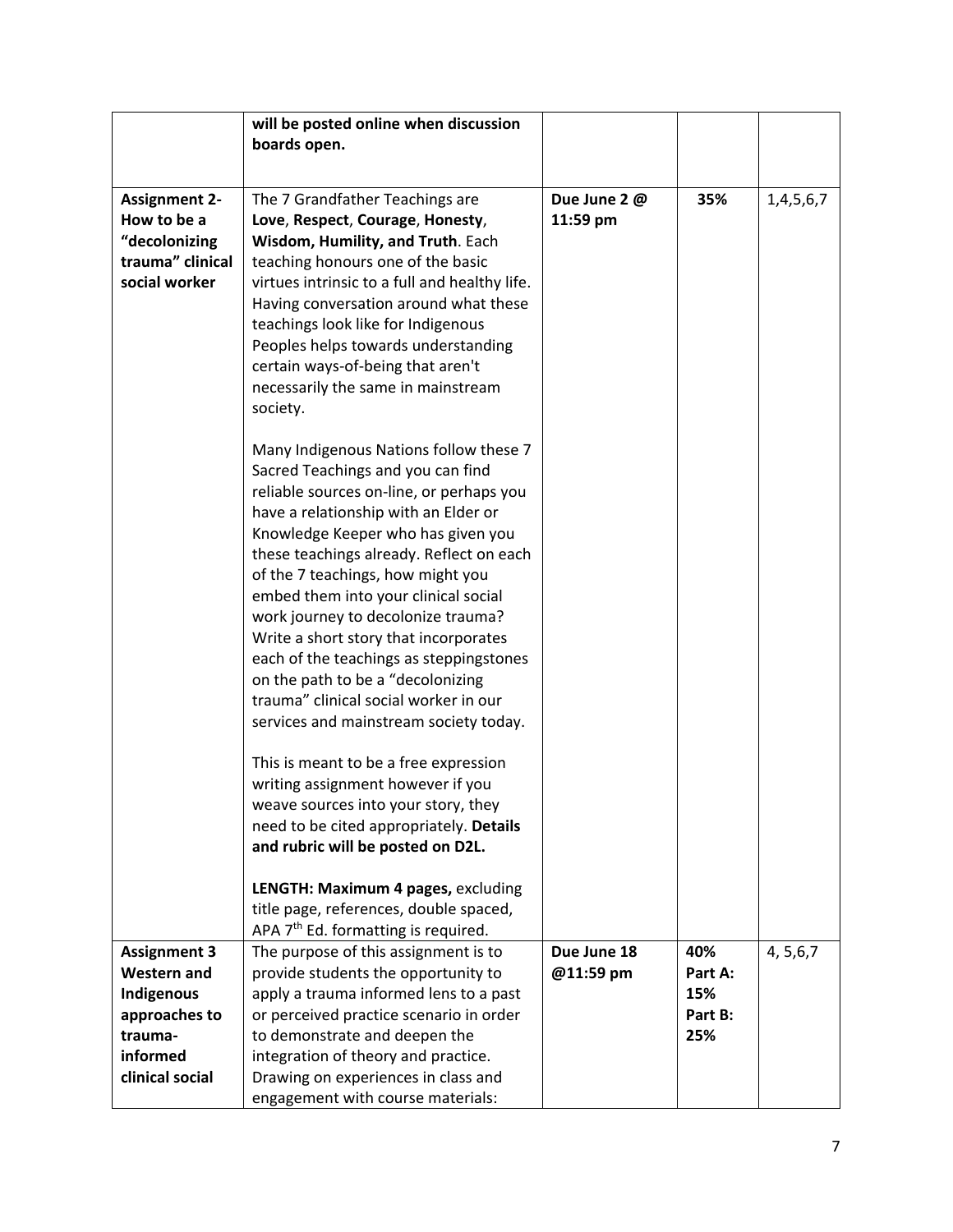| work (Part A & | Consider a scenario from past               |  |
|----------------|---------------------------------------------|--|
| B)             | practicum/work, literature, film, TV or     |  |
|                | personal experience. Design a case          |  |
|                | scenario. You may choose to build upon      |  |
|                | the case conceptualization you have         |  |
|                | presented in SOWK 610 or 612 if that        |  |
|                | fits with this assignment. (Check with      |  |
|                | the Instructor).                            |  |
|                |                                             |  |
|                | <b>PART A - WESTERN APPROACHES and</b>      |  |
|                | TIP: In your case scenario provide a        |  |
|                | detailed analysis of presenting concerns,   |  |
|                |                                             |  |
|                | assessment protocols, tools and             |  |
|                | diagnosis with a treatment plan that        |  |
|                | encompasses TIP; that you would             |  |
|                | implement in your clinical social work      |  |
|                | practice within a western approach          |  |
|                | paradigm. (2 pages maximum)                 |  |
|                |                                             |  |
|                | <b>PART B: INDIGENOUS APPROACHES</b>        |  |
|                | AND TIP: The second component is to         |  |
|                | provide a comparative analysis of your      |  |
|                | case scenario with Indigenous               |  |
|                | approaches and TIP. Using the               |  |
|                | information from the course readings,       |  |
|                | videos, guest speakers, your                |  |
|                | professional/personal experiences, and      |  |
|                | other teachings you may have received       |  |
|                | and carry, address your assessment,         |  |
|                | diagnosis and treatment from the lens       |  |
|                | as an Indigenous ally or as an              |  |
|                | Indigenous person including your critical   |  |
|                | reflection.                                 |  |
|                |                                             |  |
|                | Discuss what might be an appropriate        |  |
|                | fit, and what might be a way forward in     |  |
|                | an intervention or approach to support      |  |
|                | the Indigenous person or family in the      |  |
|                | scenario. Make sure you are able to         |  |
|                | support the approach you are taking         |  |
|                | from an Indigenous ally framework or        |  |
|                | from an Indigenous social worker            |  |
|                | perspective. Include how Indigenous         |  |
|                | worldviews may be incorporated into         |  |
|                | the scenario; what would cultural safety    |  |
|                | look like; how might historical, collective |  |
|                | trauma experiences be reflected in          |  |
|                | attachment, trauma, and resiliency in       |  |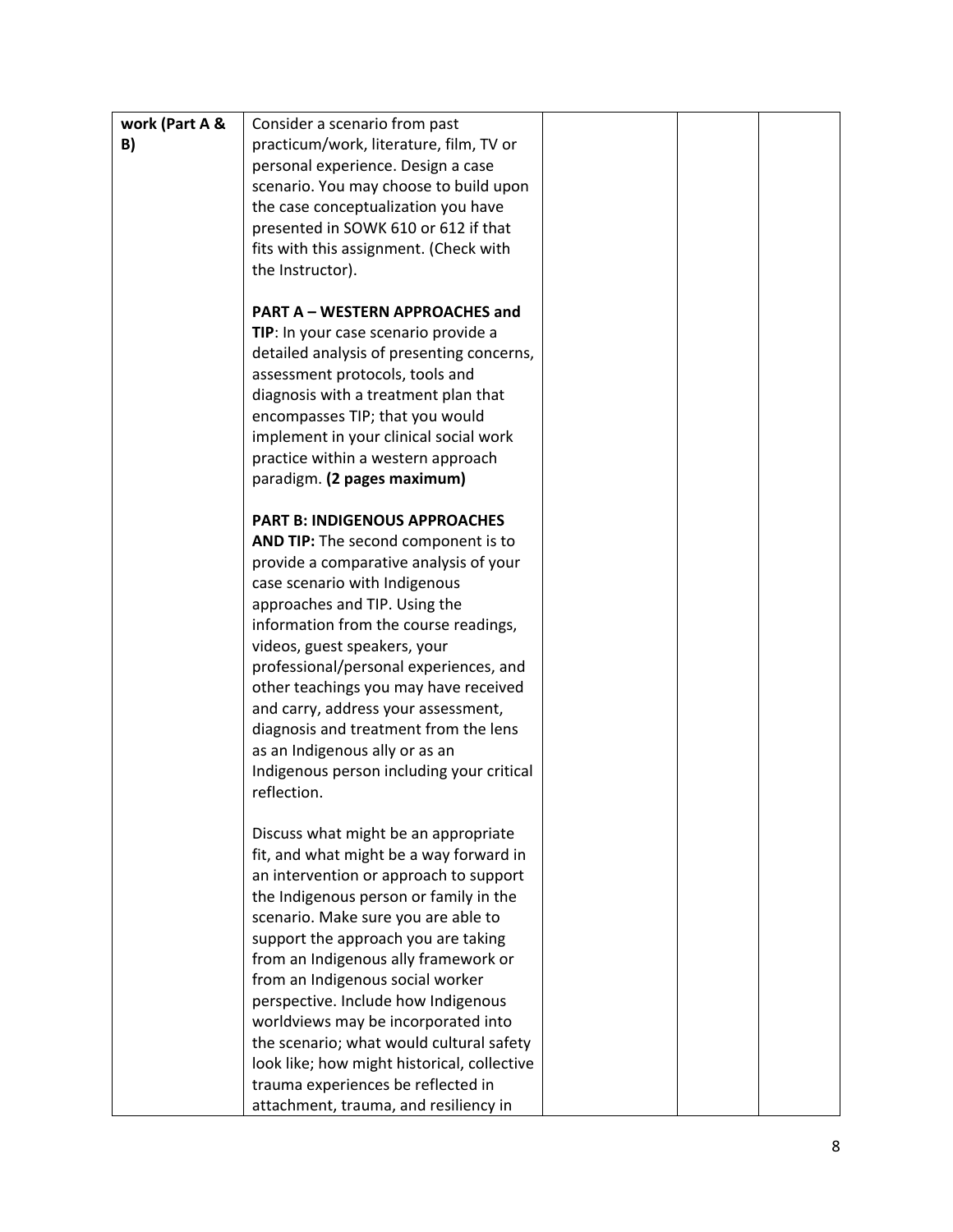| this case scenario; how would a trauma-<br>informed lens, together with your own<br>social location, beliefs, values, and<br>assumptions, shape your clinical social<br>work practice in this scenario and, in<br>light of your beliefs, values, and<br>assumptions, and your relative position<br>of power, what you would do as a<br>clinical social worker to ensure an<br>ethical use of self when working with<br>Indigenous individuals, families and<br>communities.<br>Via your case scenario, the overall<br>purpose of this assignment is for you to<br>articulate how Western approaches and<br>Trauma-Informed Practice theories may<br>or may not apply or how they might be |  |  |
|-------------------------------------------------------------------------------------------------------------------------------------------------------------------------------------------------------------------------------------------------------------------------------------------------------------------------------------------------------------------------------------------------------------------------------------------------------------------------------------------------------------------------------------------------------------------------------------------------------------------------------------------------------------------------------------------|--|--|
| modified, if at all, to align with<br>Indigenous Peoples worldviews on                                                                                                                                                                                                                                                                                                                                                                                                                                                                                                                                                                                                                    |  |  |
| healing as well as their contextual<br>realities in Canada. Key concepts,<br>traditional ways of knowing/healing and<br>theoretical perspectives should be                                                                                                                                                                                                                                                                                                                                                                                                                                                                                                                                |  |  |
| identified as appropriate for the<br>direction of your paper. (8 pages<br>maximum)                                                                                                                                                                                                                                                                                                                                                                                                                                                                                                                                                                                                        |  |  |
| LENGTH: Maximum 10 pages, excluding<br>title page, references, double spaced,<br>APA $7th$ Ed. formatting is required.                                                                                                                                                                                                                                                                                                                                                                                                                                                                                                                                                                    |  |  |

**General Grading Criteria:**

The following criteria shall generally apply to **all** written assignments.

- a. Timeliness: It is expected that all assignments will be turned in on their due date. Out of respect for your colleagues, late assignments will be deducted by ten percent for each day the assignment is late unless arrangements are made **at least 72 hours prior to the due date**.
- b. Critical Thinking and Reflection: Students are expected to demonstrate critical thinking in relation to their appraisal of concepts presented in class and course readings (see also Professional Conduct). Students are expected to demonstrate their ability to identify bias and evaluate personal assumptions.
- c. Technical Merit: Writing is expected to be of graduate student quality, which means concise, coherent and well organized with citations for all data and other referenced ideas. Students are expected to submit assignments that are clearly written, logically structured and able to convey desired meaning. Students are expected to use proper grammar and punctuation. In demonstrating mutual respect for the contributions of others, students are expected to cite all sources of information using APA (7th edition) guidelines for citations and references. As noted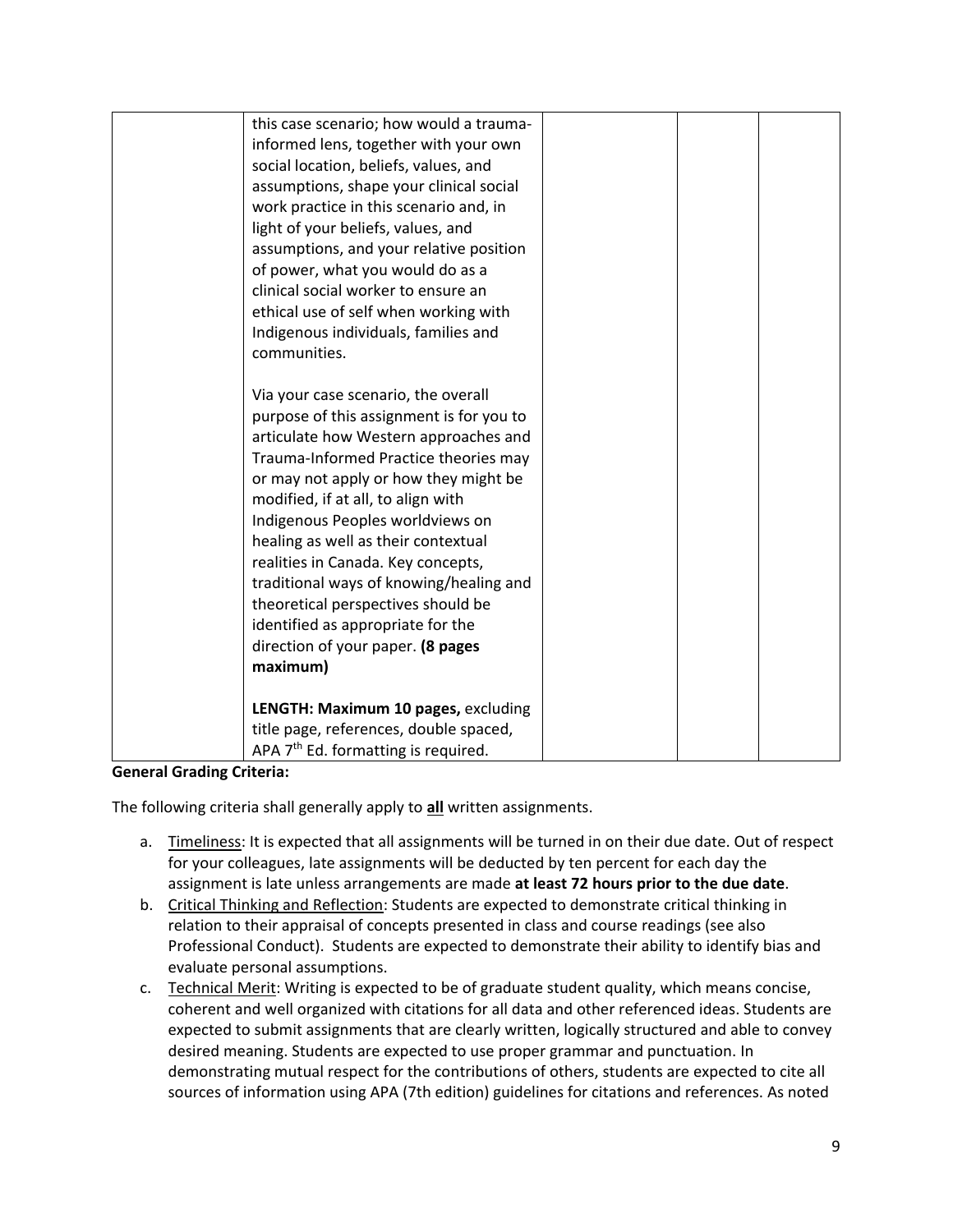in the University Calendar, students may be subject to serious penalties for academic misconduct. Plagiarism is one form of academic misconduct, which "involves submitting or presenting work in a course as if it were the student's own work." Students are also expected to comply with the word/page limitations specified for each assignment.

- d. Professional Conduct: As members of the University community, students and staff are expected to demonstrate conduct that is consistent with University and Faculty codes specified in the University of Calgary Calendar. The specific expectations cited in the Calendar include:
	- respect for the dignity of all persons;
	- fair and equitable treatment of individuals in our diverse community;
	- personal integrity and trustworthiness;
	- respect for academic freedom; and,
	- respect for personal and University/Host Institution property.

|       |                       | University of Calgary                                                                                                                                                                                                                                     |                   |
|-------|-----------------------|-----------------------------------------------------------------------------------------------------------------------------------------------------------------------------------------------------------------------------------------------------------|-------------------|
|       |                       | Faculty of Social Work, Central and Northern Alberta Region                                                                                                                                                                                               |                   |
|       |                       | <b>MSW Graduate Grading System</b>                                                                                                                                                                                                                        |                   |
|       |                       | 2019-2020                                                                                                                                                                                                                                                 |                   |
| Grade | Grade<br><b>Point</b> | <b>Description</b>                                                                                                                                                                                                                                        | <b>Percentage</b> |
| A+    | 4.0                   | Outstanding                                                                                                                                                                                                                                               | 95-100            |
| A     | 4.0                   | Excellent - superior performance, showing<br>comprehensive understanding of subject matter                                                                                                                                                                | 95-100            |
| $A -$ | 3.7                   | Very Good Performance                                                                                                                                                                                                                                     | 90-94             |
| $B+$  | 3.3                   | Good Performance                                                                                                                                                                                                                                          | 85-89             |
| B     | 3.0                   | Satisfactory performance. Note: The grade point value<br>(3.0) associated with this grade is the minimum<br>acceptable average that a graduate student must<br>maintain throughout the programme as computed at<br>the end of each year of their program. | 80-84             |
| $B -$ | 2.7                   | Minimum pass for students in Graduate Studies.<br>Note: Students who accumulate two grades of "B-"<br>or lower can be required by the Faculty to withdraw<br>from the programme regardless of the grade point<br>average.                                 | 75-79             |
| $C+$  | 2.3                   | All grades below "B-" are indicative of failure at the<br>graduate level and cannot be counted towards Faculty<br>of Graduate Studies course requirements.                                                                                                | 70-74             |
| C     | 2.00                  |                                                                                                                                                                                                                                                           | 65-69             |
| $C -$ | 1.70                  |                                                                                                                                                                                                                                                           | 60-64             |
| D+    | 1.30                  |                                                                                                                                                                                                                                                           | 55-59             |
| D     | 1.00                  |                                                                                                                                                                                                                                                           | $50 - 54$         |
| F     | 0.00                  |                                                                                                                                                                                                                                                           | Below 50          |

A student's final grade for the course is the sum of the separate assignments. It is not necessary to pass each assignment separately in order to pass the course.

#### **WITHDRAWAL DATES**

No refunds for withdrawal from six-week **spring session half-courses** after May 12, 2020. The last day for registration and changes of registration for six-week spring session half-courses is May 12, 2020. The last day to withdraw with permission from six-week **spring session half-courses** is 4:00 p.m. on June 17, 2020. The deadline to withdraw with permission from spring session block courses is 4:00 p.m. on the last business day prior to the end of the block course. The Undergraduate Academic Schedule for 2020-2021 can be viewed at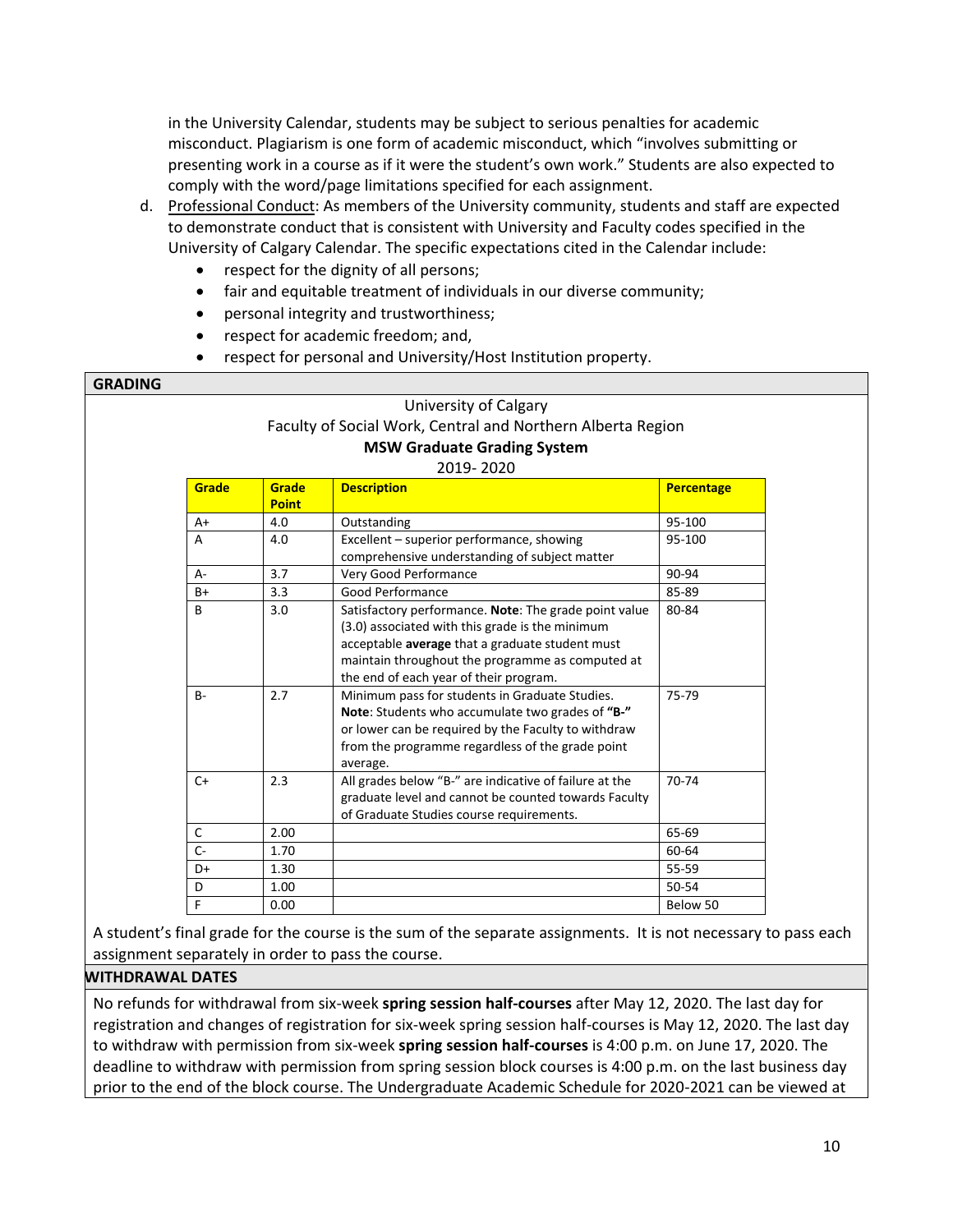<http://www.ucalgary.ca/pubs/calendar/current/academic-schedule.html> . The online version of the academic schedule supersedes the information on this course outline.

#### **COURSE EVALUATION**

Student feedback will be sought at the end of the course through the standard University and Faculty of Social Work course evaluation forms. Students are welcome to discuss the process and content of the course at any time with the instructor.

### **ADDITIONAL SUGGESTED READINGS**

May be posted on D2L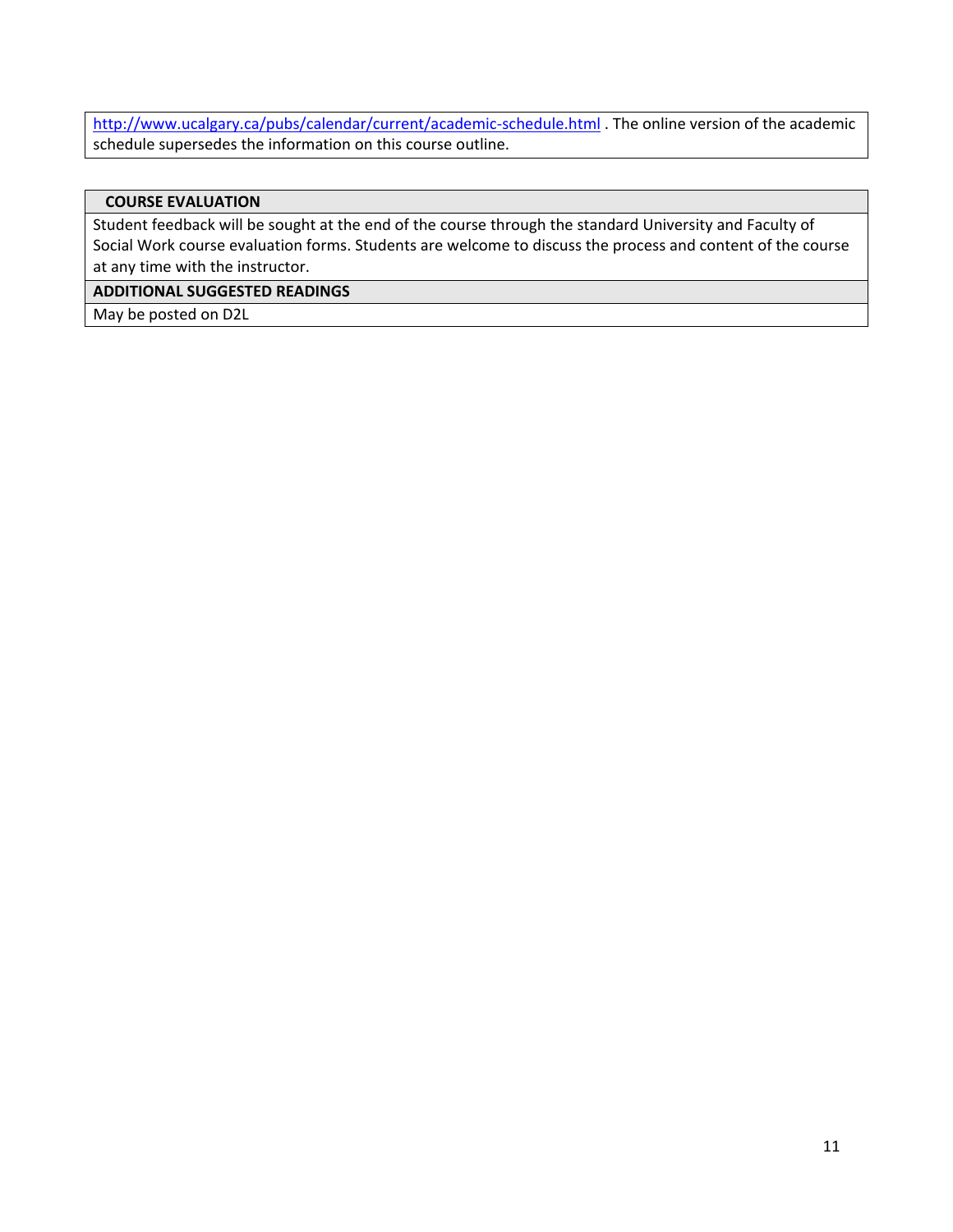### **UNIVERSITY OF CALGARY POLICIES AND SUPPORTS**

### **PROFESSIONAL CONDUCT**

As members of the University community, students and staff are expected to demonstrate conduct that is consistent with the University of Calgary Calendar <http://www.ucalgary.ca/pubs/calendar/current/k-2.html>

Students and staff are also expected to demonstrate professional behaviour in class that promotes and maintains a positive and productive learning environment. Consistent with the aims of the Social Work Program and the University of Calgary, all students and staff are expected to respect, appreciate, and encourage expression of diverse world views and perspectives; to offer their fellow community members unconditional respect and constructive feedback; and to contribute to building learning communities that promote individual and collective professional and personal growth. While critical thought and debate is valued in response to concepts and opinions shared in class, feedback must always be focused on the ideas or opinions shared and not on the person who has stated them.

Students and staff are expected to model behaviour in class that is consistent with our professional values and ethics, as outlined in the Canadian Association for Social Workers, Code of Ethics (2005) and the Alberta College of Social Work Standards of Practice (2019). Both can be found online at: <https://acsw.ab.ca/site/practice-resources?nav=sidebar>

### **ACADEMIC ACCOMMODATION**

It is the student's responsibility to request academic accommodations according to the University policies and procedures. Students seeking an accommodation based on disability or medical concerns should contact Student Accessibility Services (SAS). SAS will process the request and issue letters of accommodation to instructors. For additional information on support services and accommodations for students with disabilities, visi[t www.ucalgary.ca/access/](http://www.ucalgary.ca/access/) . Students who require an accommodation in relation to their coursework based on a protected ground other than disability should communicate this need in writing to their Instructor. The full policy on Student Accommodations is available at [http://www.ucalgary.ca/policies/files/policies/student](http://www.ucalgary.ca/policies/files/policies/student-accommodation-policy.pdf)[accommodation-policy.pdf.](http://www.ucalgary.ca/policies/files/policies/student-accommodation-policy.pdf)

### **RESEARCH ETHICS**

"If a student is interested in undertaking an assignment that will involve collecting information from members of the public, they should speak with the course instructor and consult the CFREB Ethics Website [\(http://www.ucalgary.ca/research/researchers/ethics-compliance/cfreb\)](http://www.ucalgary.ca/research/researchers/ethics-compliance/cfreb) before beginning the assignment.

### **ACADEMIC MISCONDUCT**

For information on academic misconduct and its consequences, please see the University of Calgary Calendar at<http://www.ucalgary.ca/pubs/calendar/current/k.html>

#### **INSTRUCTOR INTELLECTUAL PROPERTY**

Course materials created by professor(s) (including presentations and posted notes, labs, case studies, assignments and exams) remain the intellectual property of the professor(s). These materials may NOT be reproduced, redistributed or copied without the explicit consent of the professor. The posting of course materials to third party websites such as note-sharing sites without permission is